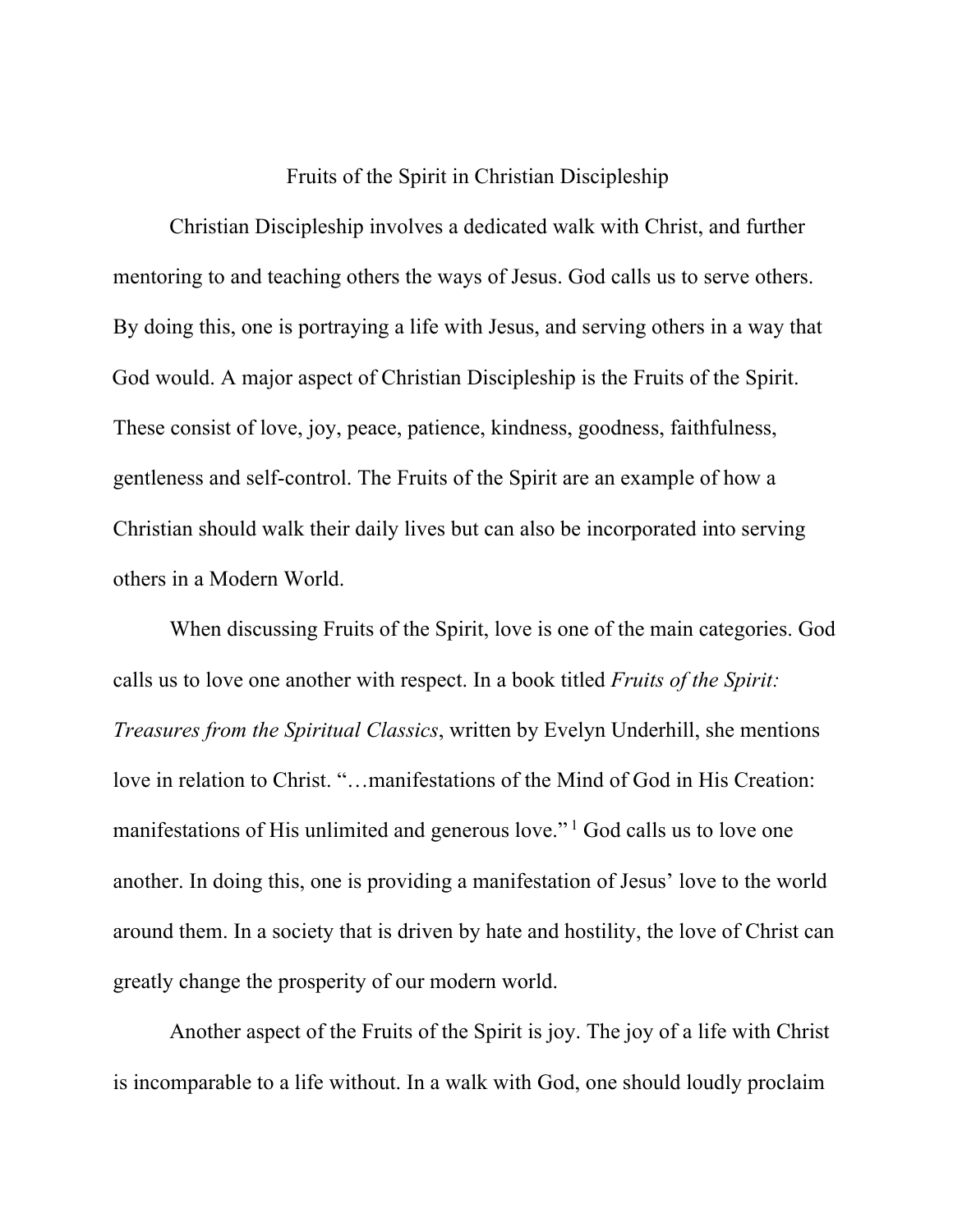the joy that is expressed in their life. Exhibiting the joy and happiness that comes with a relationship with Jesus to others can greatly change someone's life. It is difficult to remain positive in a human population that is so often negative. However, showing the joy of the Lord provides a security of hope in today's world.

An element of the Fruits of Spirit that shows the everlasting guidance of God is peace. In a society that remains absorbed with the idea of "restlessness," the peace shown in the Lord can be a daily reminder of hope. A main example of peace in the bible comes from the book of John. John 14:27 states, "Peace I leave with you; my peace I give to you. Not as the world gives do I give to you. Let not your hearts be troubled, neither let them be afraid." 2 The peace that comes with the Lord provides a sense of calmness to one's life. The bible explains that we must not be afraid because we have the peace of Jesus. We must not become infatuated with the anxieties and concerns of the world, but instead express the peace of Jesus to those around us.

The love of Christ is patient and steadfast. Jesus uses patience as a virtue of perseverance in a Christian's life. Often, a strong Christian's discipleship is formed around a waiting period where God shows his wondrous works through patience. A prime example of this in the Bible would be Noah. In a document published by

<sup>1:</sup> Evelyn Underhill, *Fruits of the Spirit: Treasures from the Spiritual Classics (*Morehouse Publishing, *1942), 13.* 

<sup>3:</sup> Thomas Nelson, *What Does the Bible Say About Patience?* (RBC Ministries, 1982), 19. 4: Peter Lau, Gregory Goswell, *Unceasing Kindness: A Biblical Theology of Ruth* (InterVarsity Press, 2016), 62.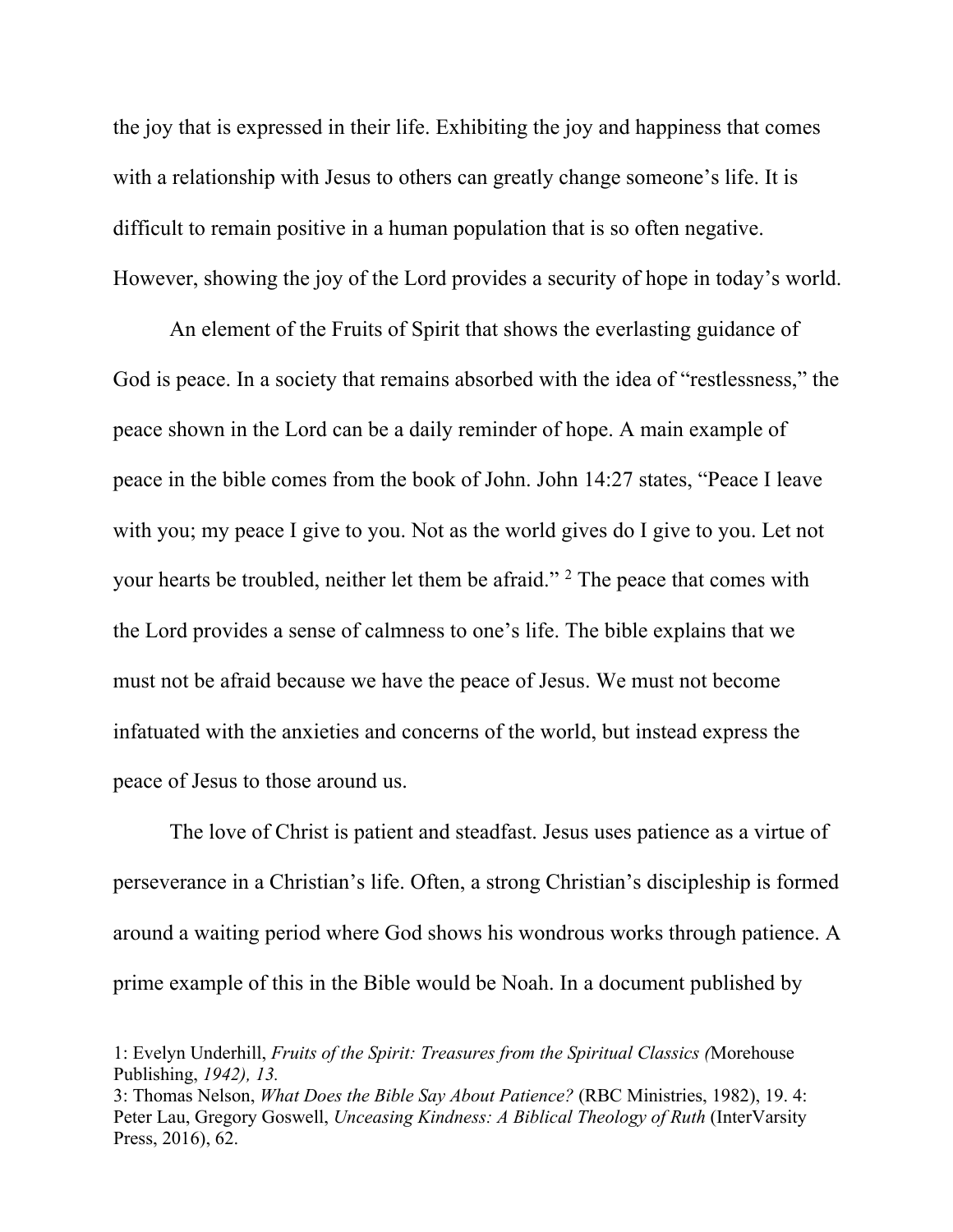RBC Ministries on patience, Noah is described as showing an amazing example of perseverance. Noah also was "Surrounded by an evil civilization that had become violent and godless to the core," 3 This illustrates that even through hardships and difficulties, God provided Noah with the patience to further persevere.

Another aspect of the Fruits of the Spirit is kindness. God calls us to treat others equally. This can be shown through the kindness that God offers to his followers, as well as the kindness we are called to share with others. A major example of this in the Bible is Ruth. Ruth showed her kindness in accompanying Naomi to Bethlehem. In the book titled *Unceasing Kindness: A Biblical Theology of Ruth,*  written by Peter Lau and Gregory Goswell, Ruth's kindness is described. "…Ruth chooses what is good for the family in preference to her personal welfare and ease."<sup>4</sup> As Christians, our kindness should be shown to others, above ourselves. Ruth showed this form of kindness by providing for her family, before putting herself first.

Both goodness and faithfulness can be shown in the Fruits of the Spirit. The two can be explained together. The unending faith of God is proved through his goodness in a Christian's walk of life. In the book of Lamentations, the Lord's faithfulness and goodness is explained. Lamentations 3:22-23 states, "The steadfast love of the Lord; his mercies never come to an end; they are new every morning;

<sup>2:</sup> John 14:27 (ESV)

<sup>5:</sup> Lamentations 3:22-23 (ESV)

<sup>6:</sup> John R. Yungblut, *Thy Gentleness Hath Made Me Great* (Fellowship, 1959), 25-27.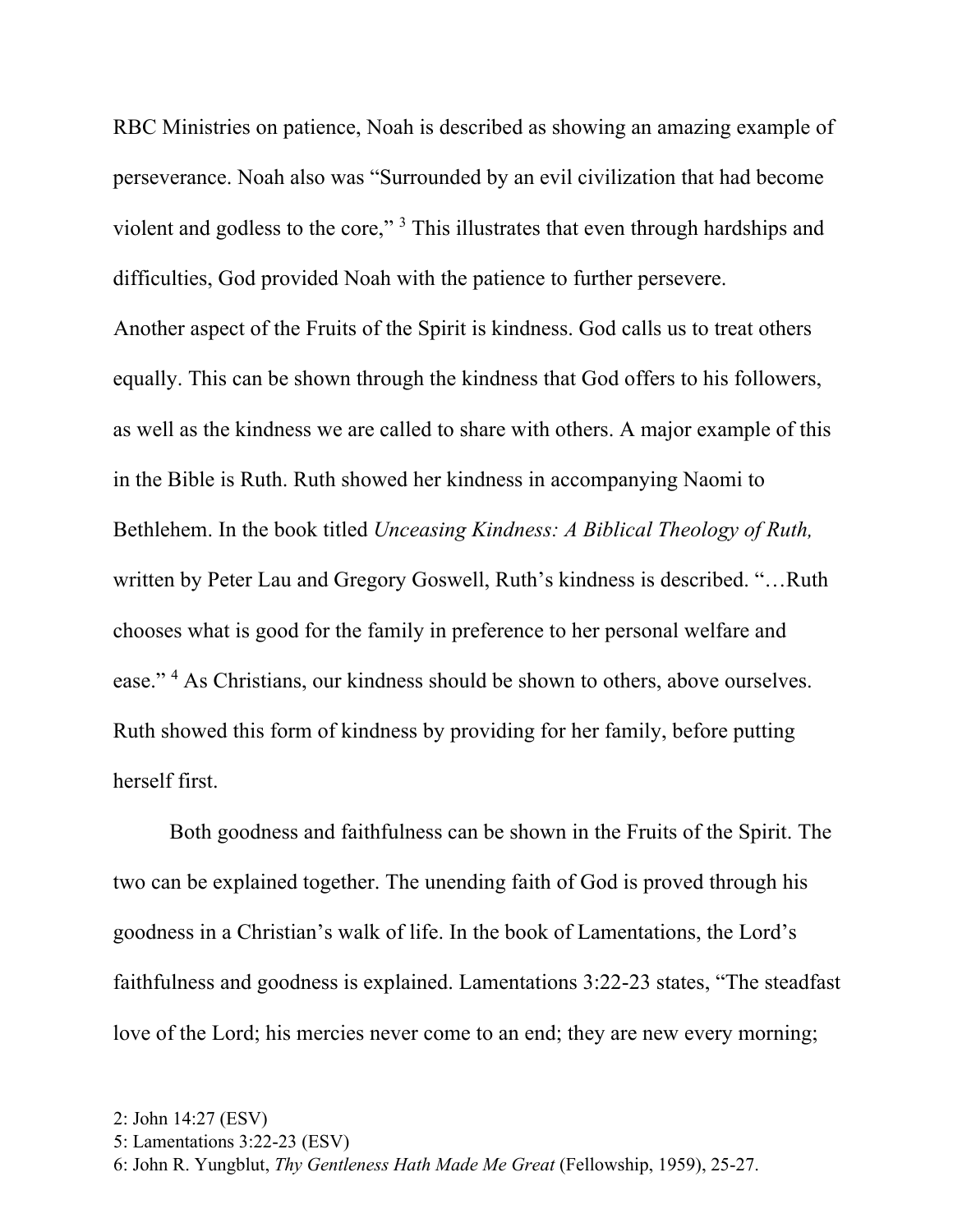great is your faithfulness." 5 God's eternal faithfulness will never fail, and his goodness is proved through new mercies each day.

An important element of the Fruits of the Spirit is gentleness. While living in a world with a cruel humanity, it is essential to remember the gentleness of the Lord's love. In a journal written by John R. Yungblut, titled *Thy Gentleness Hath Made Me Great,* gentleness is expressed through David. Yungblut explains that David confessed his gentleness to God after a military victory. "Yet there it is; in the midst of this exultation in military victory comes the phrase: 'Thy gentleness hath made me great."<sup>6</sup> This is an important reminder that even in a chaotic world, we can stay faithful in the gentleness that God provides.

The final part of the Fruits of the Spirit is self-control. Self-control as a Christian can be related to temptation. Our society is full of temptation and desire for evil. With the Lord alongside our walk-through life, we can remain steadfast in the faithfulness of Christ. A strong Christian can be secure in the fact that God's love can prevent temptation. It can provide eternal self-control for any challenging area of one's Christian life.

To sum up what has already been stated, the Fruits of the Spirit provide a roadmap of elements to live a life that mirrors the way of Christ. These aspects

<sup>1:</sup> Evelyn Underhill, *Fruits of the Spirit: Treasures from the Spiritual Classics (*Morehouse Publishing, *1942), 13.* 

<sup>3:</sup> Thomas Nelson, *What Does the Bible Say About Patience?* (RBC Ministries, 1982), 19. 4: Peter Lau, Gregory Goswell, *Unceasing Kindness: A Biblical Theology of Ruth* (InterVarsity Press, 2016), 62.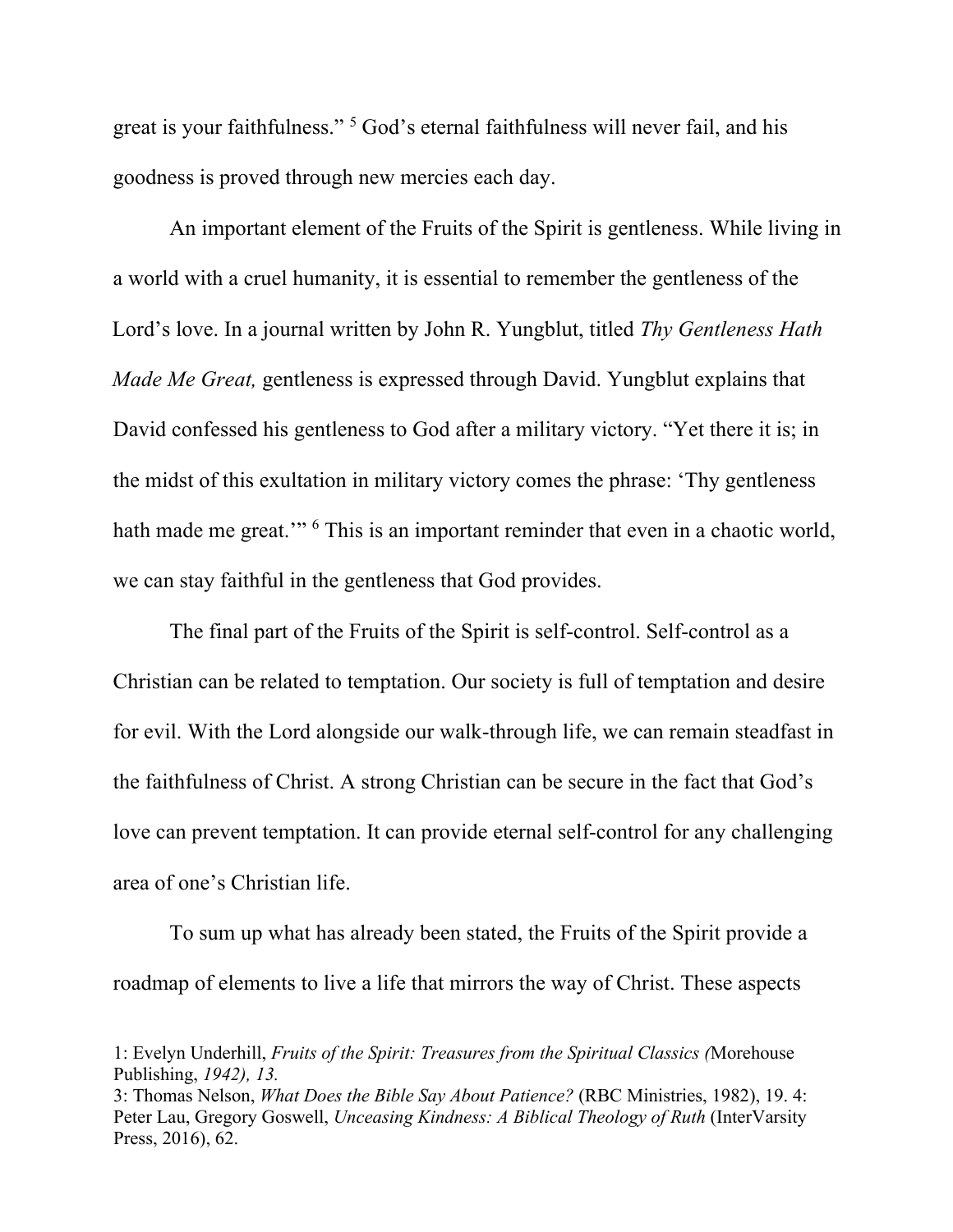consist of love, joy, peace, patience, kindness, goodness, faithfulness, gentleness and self-control. Although a strong Christian life does not come without obstacles and challenges, the love of Jesus is shown through the Fruits of the Spirit. They are also shown through the way that a follower of Christ disciples to others. Overall, a life with God provides eternal life and faithfulness.